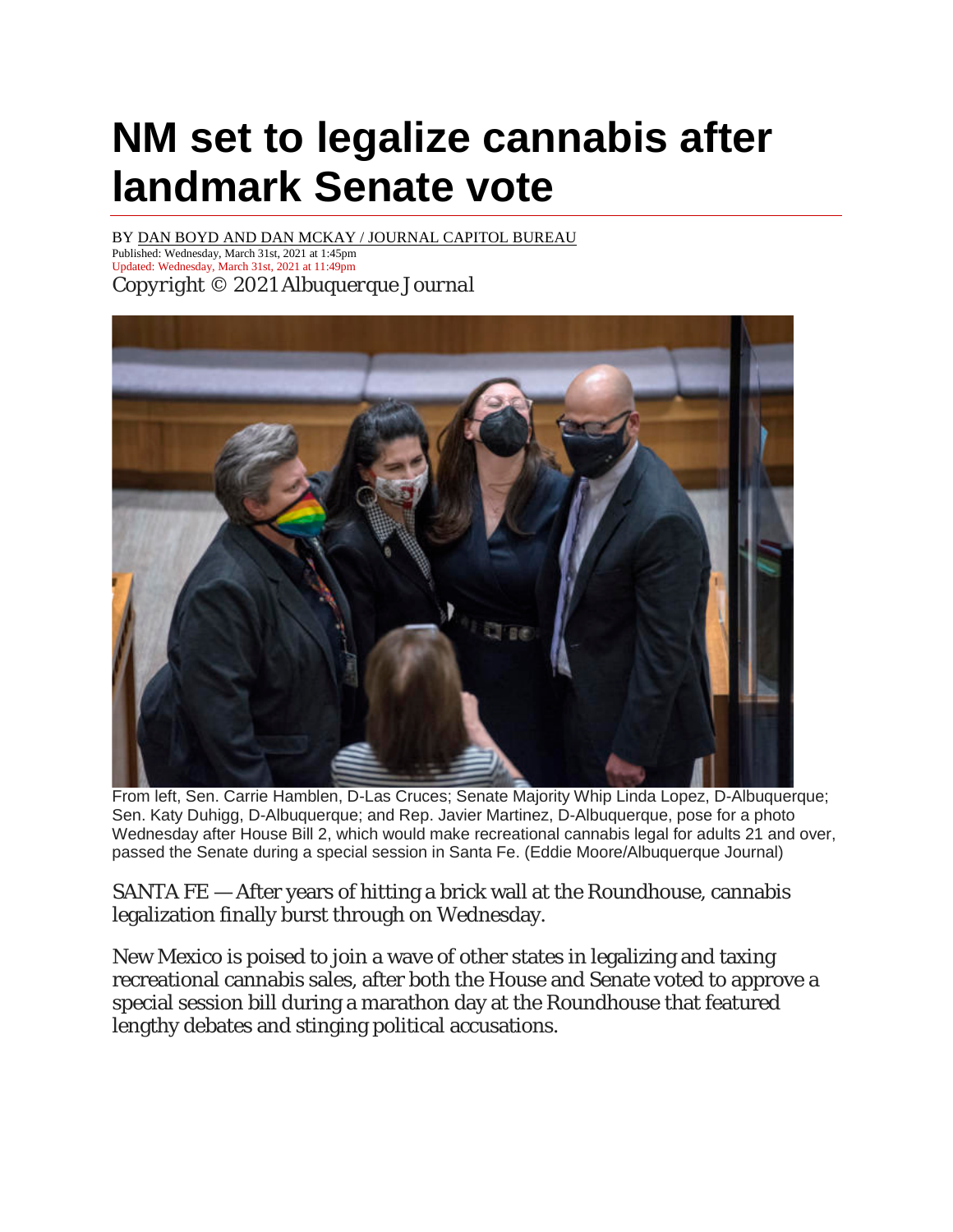

Rep. Javier Martinez, D-Albuquerque, answers questions about House Bill 2, a proposal to make recreational cannabis legal for adults, during a special session in Santa Fe on Wednesday. Martinez was presenting the bill from his office at the Roundhouse. (Eddie Moore/Albuquerque Journal)

Gov. Michelle Lujan Grisham, who has pushed for creation of what could be a multimillion-dollar industry, said she would sign the bill into law, setting the stage for cannabis sales to begin by next year.

"This is a significant victory for New Mexico," Lujan Grisham said shortly after the House signed off on Senate changes to the bill late Wednesday.

"Change never comes easily and rarely does it occur as quickly as we might like," the governor added in a statement. "But with this major step forward, we are signaling more clearly than ever before that we are ready, as a state, to truly break new ground, to think differently about ourselves and our economic future, to fearlessly invest in ourselves and in the limitless potential of New Mexicans."

Getting a bill to the governor wasn't easy.

Lujan Grisham called lawmakers back to the state Capitol for a special session this week, after a House-approved cannabis legalization bill stalled on the Senate floor in the final hours of a 60-day legislative session that ended March 20.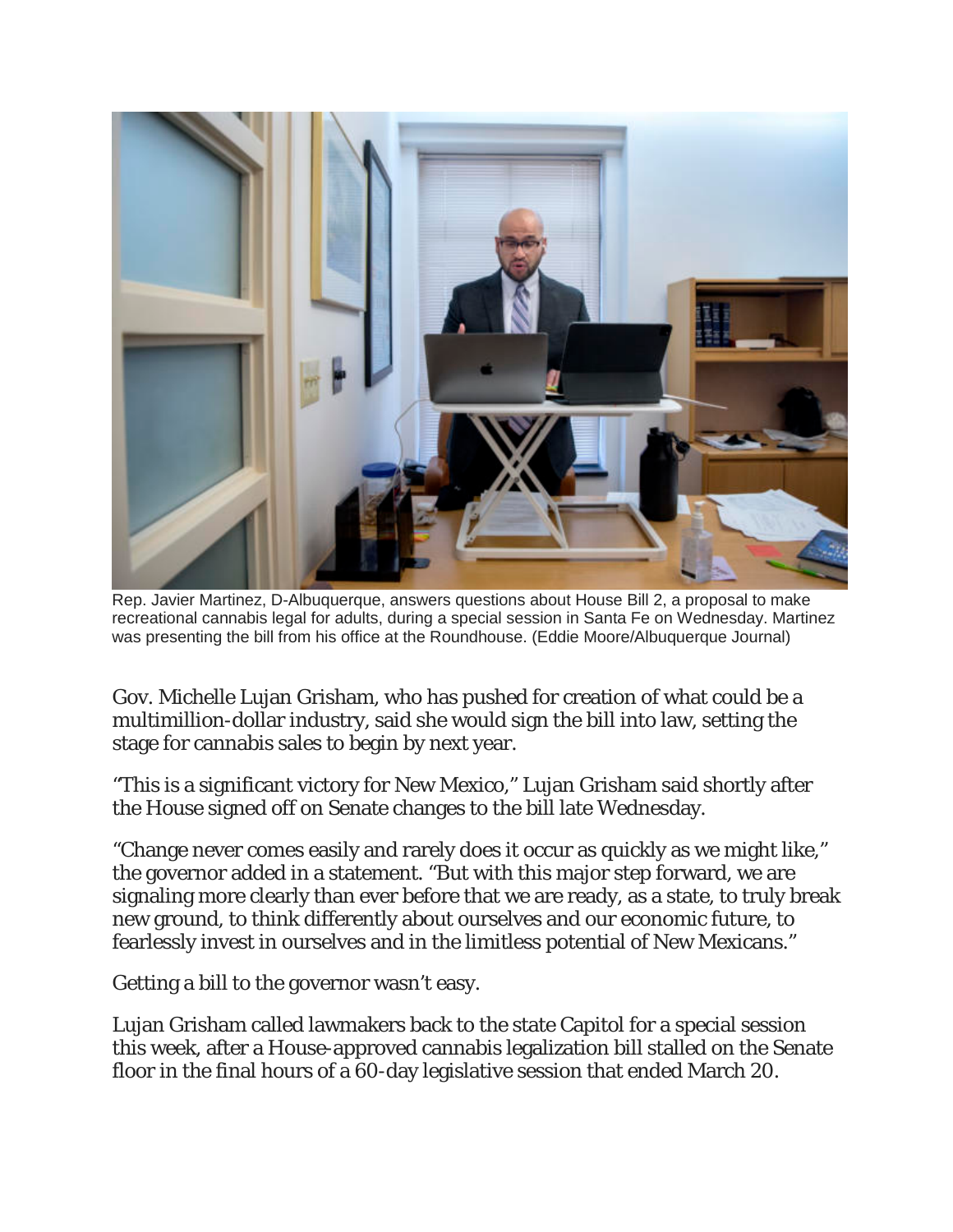A new Democratic-backed attempt, House Bill 2, cleared the state House 38-32 after more than three hours of debate Wednesday afternoon.

The 178-page bill then headed to the Senate, where it encountered extensive questioning from lawmakers including Sen. Cliff Pirtle, R-Roswell, the sponsor of a competing bill that called for more of a free-market approach to cannabis legislation.

Some Democrats also expressed reservations about New Mexico legalizing marijuana — and the timing of this week's special session during the week before Easter.

"We're not really genuinely here to debate the bill or improve the bill," said Sen. Joseph Cervantes, D-Las Cruces, who has opposed past legalization measures. "We're here to pass the bill."

The bill eventually passed the Senate 22-15, with just two Democrats — Sens. Roberto "Bobby" Gonzales of Taos and Shannon Pinto of Gallup — joining with Republicans in casting "no" votes. Cervantes was among five senators who missed the final vote.

The House then gave its final approval to the bill on a voice vote, which was necessary because the Senate had tacked on an amendment barring legislators from entering the cannabis industry until July 2026.

In its final form, the proposal would allow retail sales to those 21 and older by April 1 next year, at the latest.

Since taking office in 2019, Lujan Grisham has pitched cannabis legalization as a way to diversify New Mexico's economy, create jobs and bolster the state as a tourist destination, especially with neighboring Texas unlikely to legalize marijuana in the near future.

Democratic lawmakers highlighted the measure as a way to repair the harms of the war on drugs, allowing people with past cannabis convictions to enter the industry.

"I know this isn't an easy thing to do," said Rep. Javier Martínez, an Albuquerque Democrat and co-sponsor of the measure. But "cannabis is here whether it's legal or not."

But Wednesday's approval in both the House and Senate came over the objection of Republicans. They contend the proposal would worsen New Mexico's struggle with drug abuse and impaired driving, harm the brain development of young people and conflict with federal law enforcement.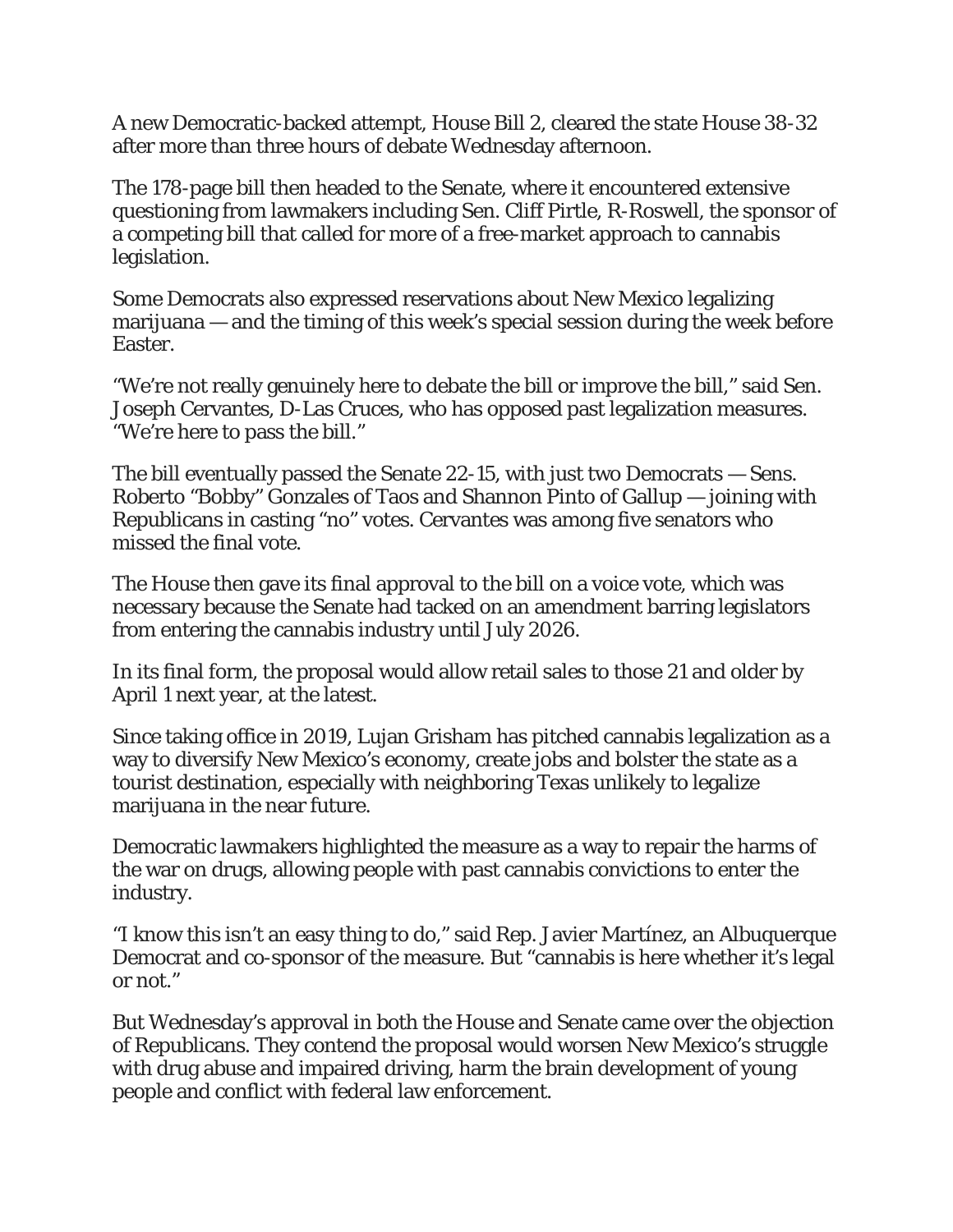"This legislation is so bad," House Minority Whip Rod Montoya, R-Farmington, said during the debate. "We cannot be this reckless in our desire to pass drug legalization."

## **Medical program**

Once the legalization bill is signed into law, New Mexico will join a wave of states embracing recreational marijuana, including New York, which on Wednesday became the 16th state to legalize.

But New Mexico already has a medical cannabis program that had more than 107,000 enrolled patients as of January, a fact that was driven home during Wednesday's debate.

At one point, Sen. Jacob Candelaria, an Albuquerque Democrat and medical cannabis patient, held up a cannabis vaping cartridge that he said he intended to consume later Wednesday.

"This is a gram of cannabis concentrate that will be vaped later, by me, after we pass this bill — probably all of it," Candelaria said.

He repeatedly questioned a provision in the bill that would establish limits on the supply of cannabis — restricting the number of plants each major supplier could have — through the end of 2025.

Candelaria, who ultimately voted in favor of the measure, described it as an attack on Ultra Health LLC, a medical cannabis producer he has represented in his work as a private attorney.

Sen. Katy Duhigg, an Albuquerque Democrat and co-sponsor of the bill, said the supply limit was intended to ensure that big companies don't flood the market and keep smaller businesses from entering the industry. It would be only temporary, she said, and based on the projected demand if 20% of adults participate in the market.

"What we have in (this bill) is a solid framework to make a change to our state that's been a long time coming," Duhigg said during Wednesday evening's Senate floor debate.

She also said lawmakers would likely have to make more changes to the law in future years.

## **Close votes**

Before the landmark vote on Wednesday, the House had twice passed legalization proposals since 2019 only to see them die in the Senate.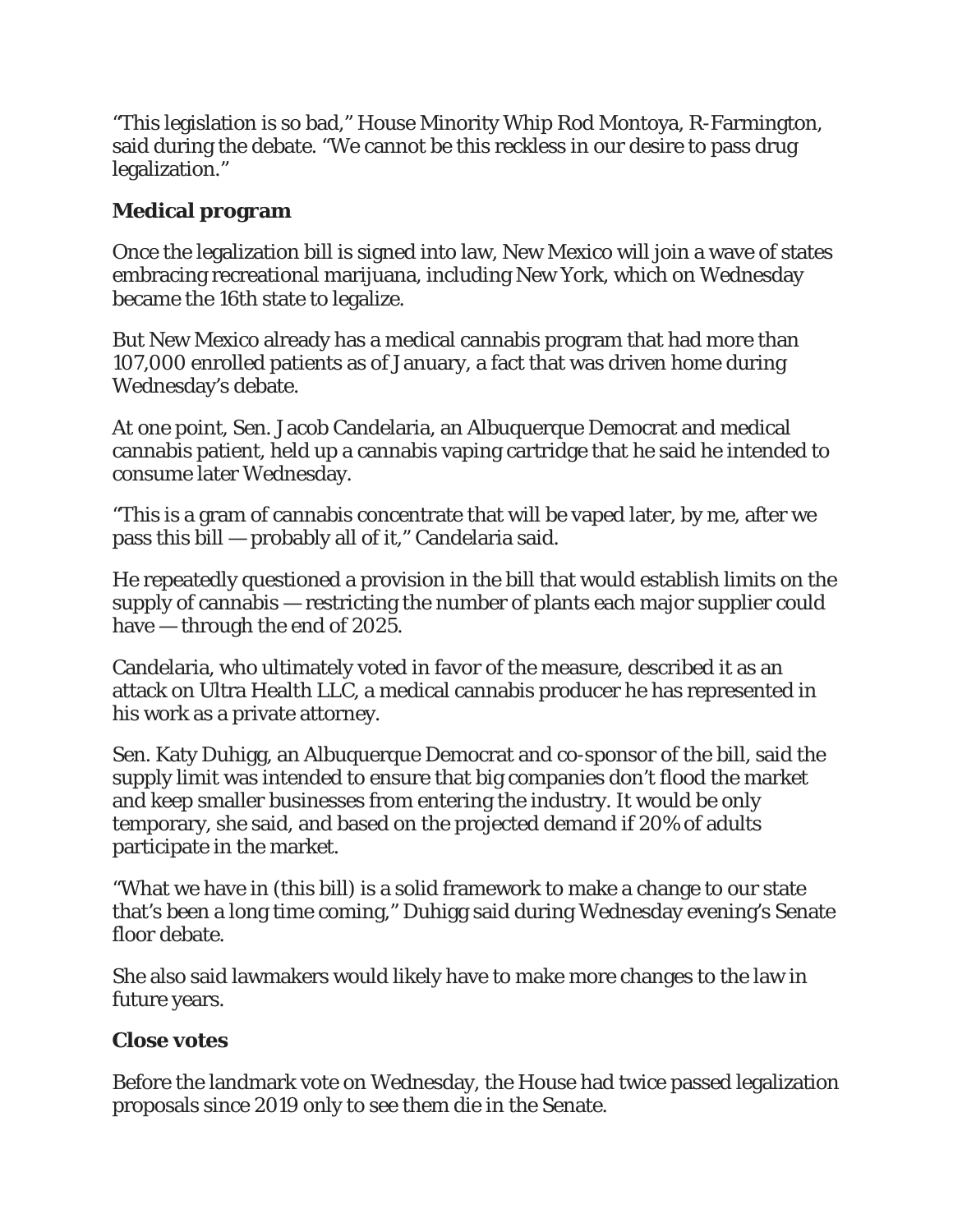But the vote margins have been narrow, and seven House Democrats crossed party lines on Wednesday to oppose the special session bill. The ranks of opponents included Rep. Miguel Garcia, D-Albuquerque, who voted in favor of legalization during the regular session.

The final version of the bill that won approval would generate an estimated \$20 million in revenue for the state in the 2023 fiscal year, along with an estimated \$10 million for local governments around New Mexico, according to a fiscal analysis.

A new division in the state Regulation and Licensing Department would handle cannabis licensing and determine when to allow retail sales of marijuana products, with a deadline of April 1 next year.

Both legislative chambers also adopted separate legislation that would provide about \$7 million to help carry out new cannabis regulations.

The funding includes \$750,000 to cover the cost of "drug recognition field expert certification" for law enforcement officers and to develop or purchase roadside impairment tests for cannabis.

But revenue generated by cannabis legalization would not be earmarked for specific programs, leaving it up to lawmakers to decide how to spend a weed windfall in future years.

## **At a glance**

A cannabis legalization bill was approved Wednesday by the House and was nearing a final vote in the Senate. Here are some highlights:

– A person could buy and possess outside the home up to 2 ounces of marijuana or 800 milligrams of edible cannabis.

– Cannabis establishments could also offer on-site consumption in certain circumstances.

– Households would be permitted to grow up to 12 mature plants for personal use.

– Local jurisdictions couldn't opt out of commercial sales, but they could establish restrictions on operating hours and locations.